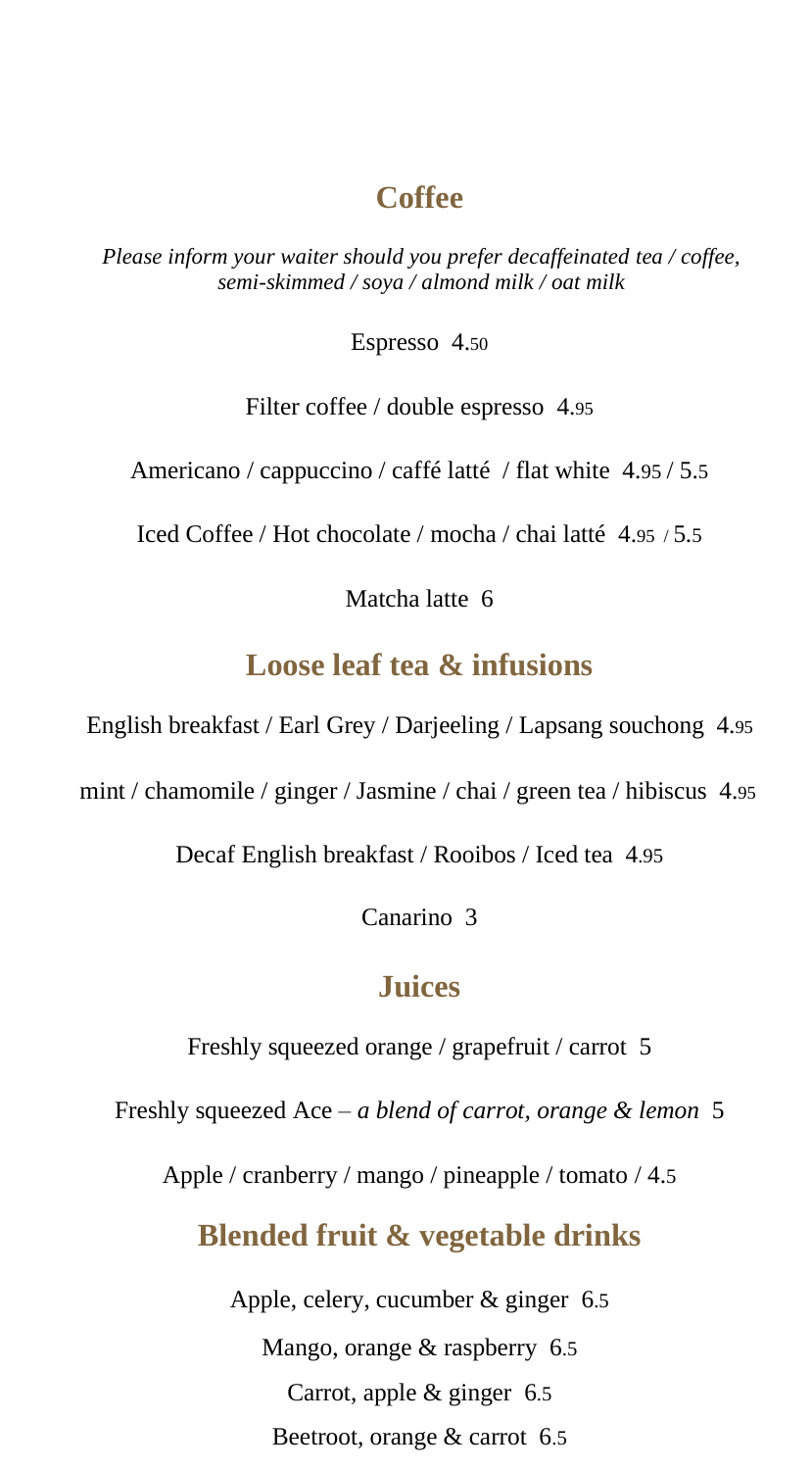#### **Croissants & Danish pastries**

Croissant – *plain with butter & preserves* 5 Danish pastry – *Almond croissant / pain au chocolat* 5

#### **Fruit, yogurt, muesli & granola**

Greek yogurt with honey 7 *with muesli /granola* 9 *or berries* 10*, with both* 12 Fresh fruit bowl 7/ platter 12 Muesli or granola, served with cold milk 7 Hot porridge 7. 5 / *with blueberries or banana* 9. 5 / *with both* 12. 5

# **Breakfast a la carte**

Two eggs boiled / fried / scrambled or poached *with white / wholemeal toast* 9 Avocado on toast 10 / with two poached eggs 15 *with smoked salmon* 14 */ eggs & salmon* 17 *with bacon* 14 */ eggs & bacon* 17

Scrambled eggs with smoked salmon 17

Eggs Benedict - *with ham* 17

Eggs Florentine - *with spinach* 17

Eggs Royale *- with smoked salmon* 18

Omelette - *plain* 14 *with ham / cheese / tomato / herbs / mushroom* 15.5 *with smoked salmon* 18

Smoked salmon with buttered brown bread 17

Pancakes *with blueberries* or *banana* 9 / *bacon* 10 *All served with maple syrup*